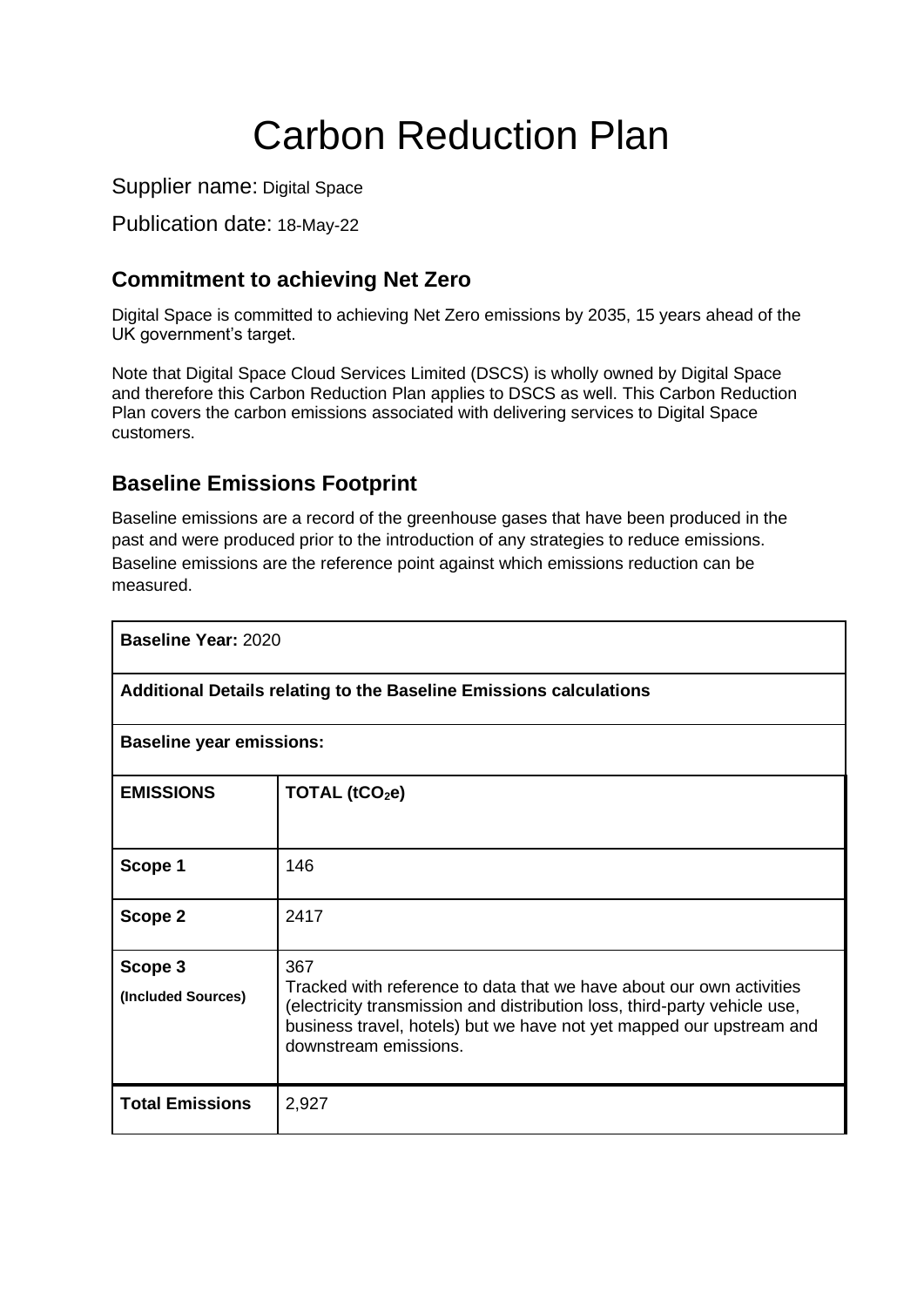# **Current Emissions Reporting**

| <b>Reporting Year: 2021</b>   |                                                                                                              |
|-------------------------------|--------------------------------------------------------------------------------------------------------------|
| <b>EMISSIONS</b>              | <b>TOTAL (tCO2e)</b>                                                                                         |
|                               |                                                                                                              |
| Scope 1                       | 168<br>(increased travel as Covid restrictions relaxed)                                                      |
| Scope 2                       | 2047                                                                                                         |
| Scope 3<br>(Included Sources) | 382<br>(electricity transmission and distribution loss, third-party vehicle use,<br>business travel, hotels) |
| <b>Total Emissions</b>        | 2,598                                                                                                        |

#### **Emissions reduction targets**

In order to continue our progress to achieving Net Zero, we have adopted the following carbon reduction targets:

We committed to a 42% reduction from 2020 levels by 2030 as part of the Science Based Targets Initiative and are listed as a company that has registered a target on their site, see [Science Based Targets Initiative.](https://sciencebasedtargets.org/companies-taking-action#table)

We expect that the journey to 2030 will involve both initial large carbon reductions through measures such as moving our electricity to 100% renewables and increases to scope 3 emissions as we improve our understanding of both upstream and downstream emissions.

By 2030, we expect to have a good understanding of the ongoing market requirement for private Cloud hosting which we provide via our data centres. Our current expectation is that this will decline in the 2020s as Cloud hosting increases but there are also countervailing pressures from 5G and the need to serve content close to where it's consumed. The increase in Cloud hosting should not result in a commensurate increase in emissions because our public Cloud providers have already committed to net zero targets (by 2030 for Microsoft Azure and by 2040 for AWS) and data centre technologies are becoming increasingly efficient [\(Data Centres and Data Transmission Networks –](https://www.iea.org/reports/data-centres-and-data-transmission-networks) Analysis - IEA).

We have chosen to commit to a 2035 target for net zero because we seek to be ambitious in this area but we also recognize that removing the remaining emissions will be harder and we may need to use carbon offsets to get there.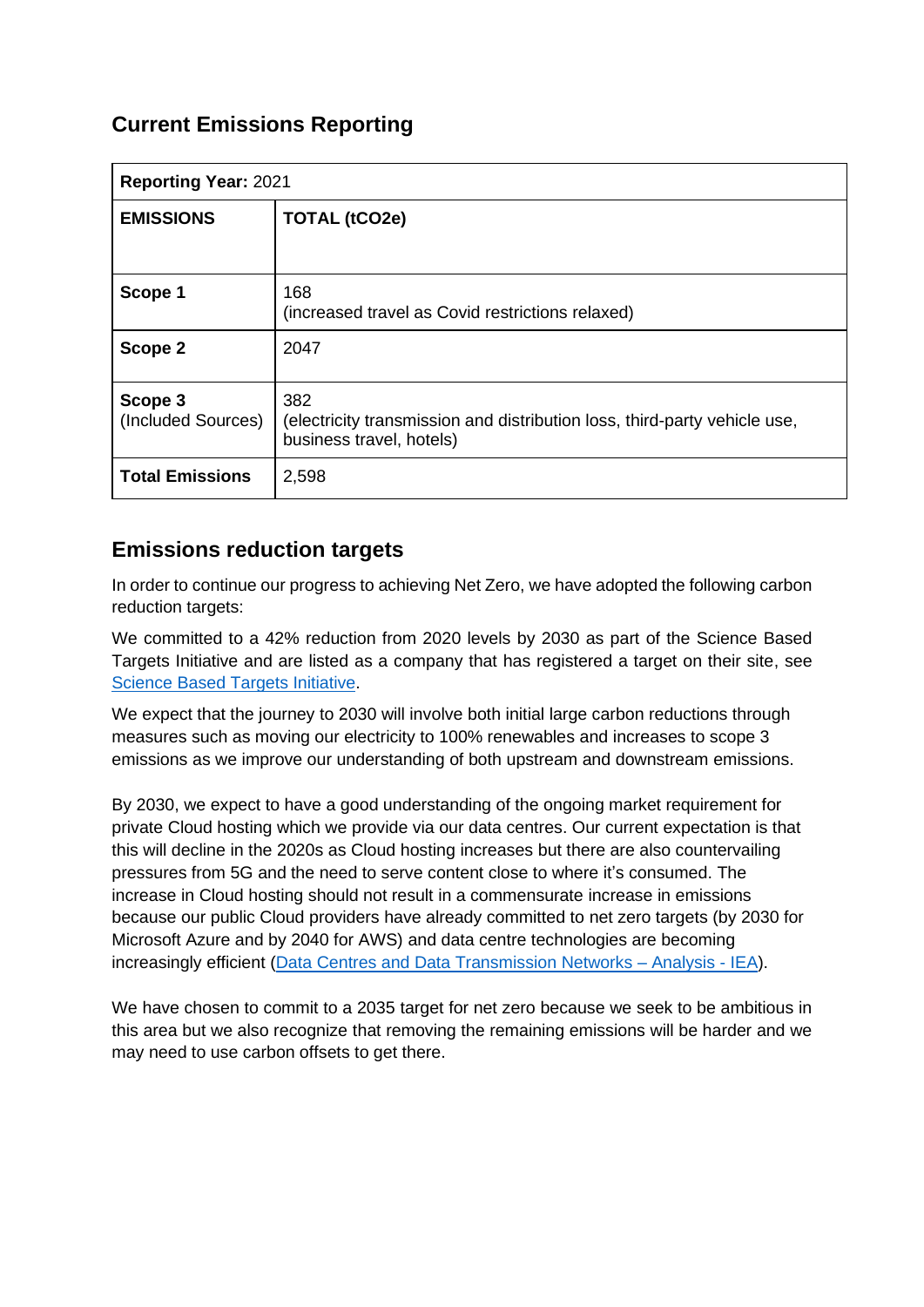

#### Progress against these targets can be seen in the graph below:

## **Carbon Reduction Projects**

#### Completed Carbon Reduction Initiatives

Digital Space has reduced its emissions by more than 10% against 2020 levels. This was achieved primarily through reorganisation of its data centres and use of more efficient cooling systems.

Since 2020, Digital Space has signed-up to the Science Based Targets Initiative, committing to reduce emissions by 42% by 2030 and has started reporting its sustainability using the Ecovadis Scorecard. Its first report resulted in a Bronze Award and placed it in the upper 50% of the 90,000 companies that Ecovadis has assessed. The company has also gained the ISO14001 environmental management standard.

#### Future Initiatives

Digital Space will move to a 100% renewable energy tariff in June 2022 which will have a positive impact on 75%+ of its emissions.

It is also considering projects in the following areas:

- Implementing a company salary sacrifice electric vehicle scheme to reduce scope 3 emissions from commuting and business travel.
- Adding on-site renewables at its Telford data centre
- Adding battery storage to smooth demand on the National Grid.
- Installation of more efficient building management systems